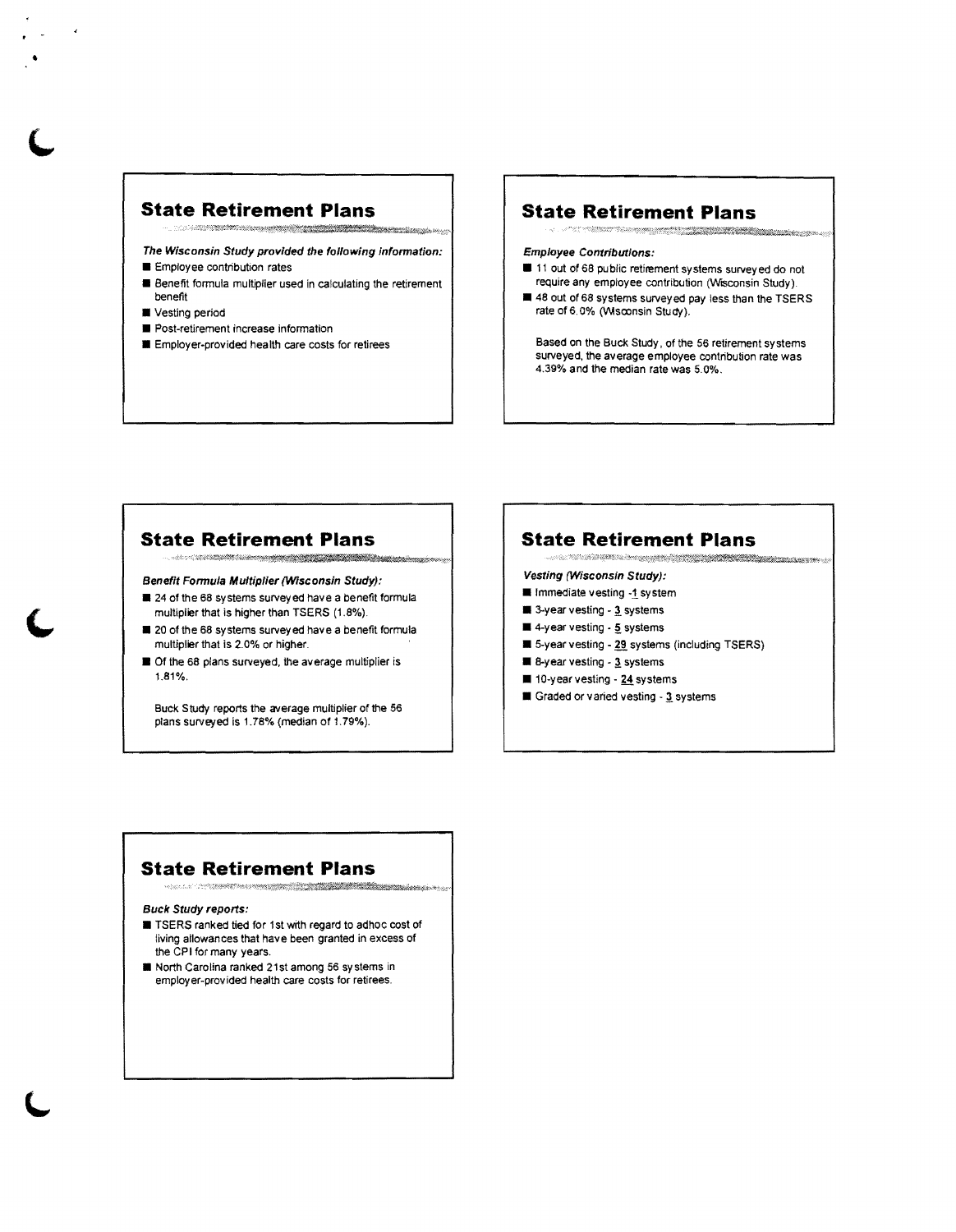### **Optional Retirement Programs**

TIAA-CREF provided the following information:

- $\blacksquare$  Employer contribution rates
- $\blacksquare$  Employee contribution rates
- $\blacksquare$  Vesting period

### **Optional Retirement Programs**

Employer and Employee Contributions:

- $\blacksquare$  The average employer contribution rate for peers of the 15 UNC campuses is 7.96% (current UNC ORP rate is 6.84%, ranking 23rd out of 31 peer institutions providing system-wide optional retirement programs) .
- $\blacksquare$  The average employee contribution rate for peer institutions is 4.70% (current UNC ORP rate is 6.0%, ranking19th out of 31 peer institutions providing systemwide optional retirement programs).

## **Optional Retirement Programs**

Vesting of Employer Contributions:

- **In Immediate vesting 166 ORPs**
- **a** 1-year vesting 22 ORPs
- 13 months vesting 8 ORPs
- 5-year vesting 11 ORPs (including UNC ORP)
- $\blacksquare$  Varied vesting periods  $\lrcorner$  (based on institutional policy)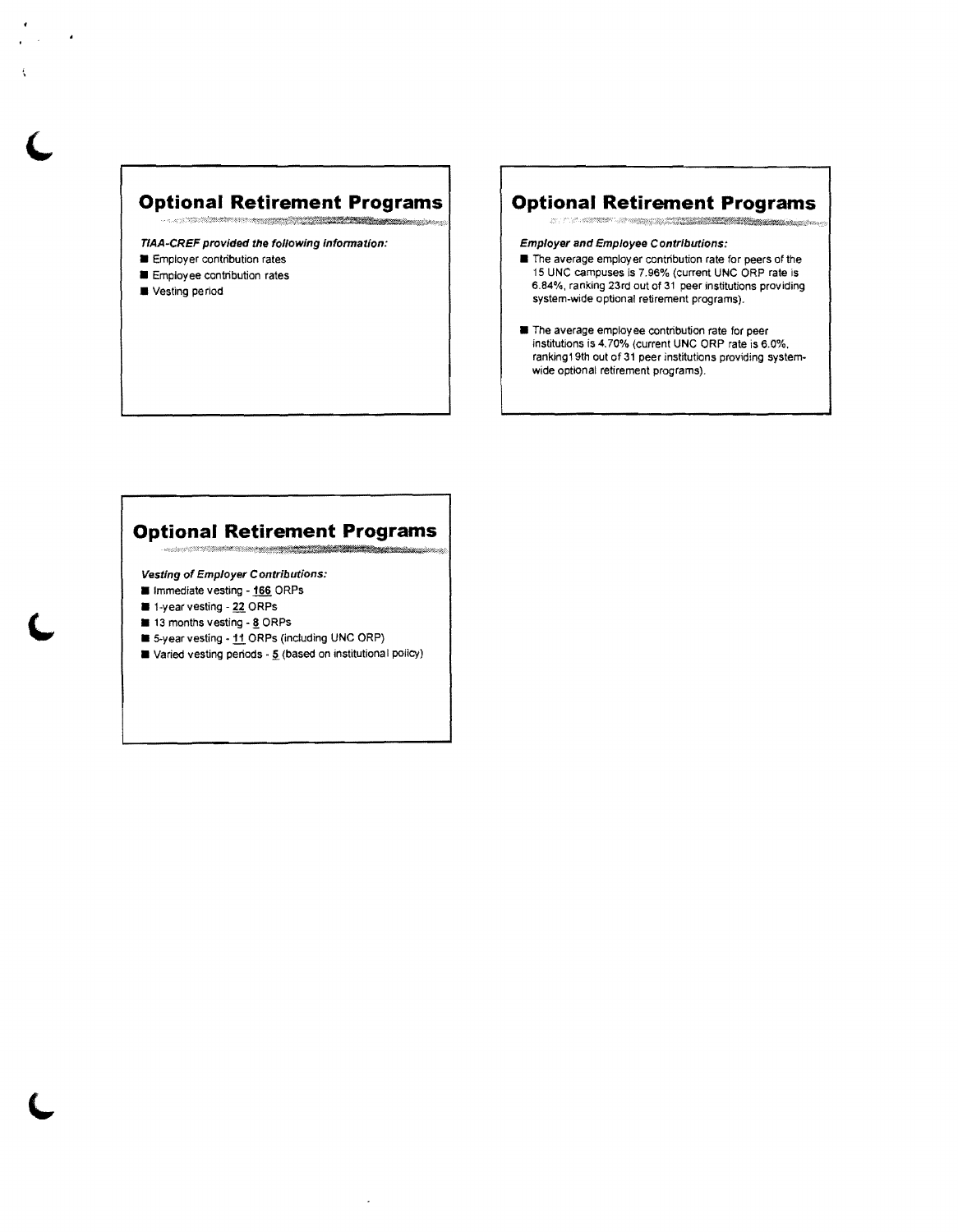| Institution       | Professor     |         |       |         | <b>Associate</b> |         |              |         | <b>Assistant</b> |         |       |         |
|-------------------|---------------|---------|-------|---------|------------------|---------|--------------|---------|------------------|---------|-------|---------|
|                   | <b>Salary</b> |         | Total |         | Salary           |         | <b>Total</b> |         | <b>Salary</b>    |         | Total |         |
|                   | Rank          | Average | Rank  | Average | Rank             | Average | Rank         | Average | Rank             | Average | Rank  | Average |
| UC-Berkeley       | 13            | 108,700 | 13    | 136,800 | 18               | 69,600  | 13           | 90,500  | 14               | 60,100  | 12    | 78,800  |
|                   |               |         |       |         |                  |         |              |         |                  |         |       |         |
| UC-Los Angeles    | 17            | 106,100 | 16    | 133,400 | 24               | 67,400  | 21           | 87,500  | 18               | 58,300  | 14    | 76,300  |
|                   |               |         |       |         |                  |         |              |         |                  |         |       |         |
| Univ. of Virginia | 21            | 101,200 | 24    | 122,900 | 21               | 68,900  | 24           | 86,100  | 36               | 53,700  | 33    | 67,600  |
|                   |               |         |       |         |                  |         |              |         |                  |         |       |         |
| Univ.of Michigan  | 22            | 100,900 | 25    | 122,800 | 14               | 71,800  | 16           | 90,200  | 19               | 57,700  | 18    | 73,700  |
|                   |               |         |       |         |                  |         |              |         |                  |         |       |         |
| UNC-Chapel Hill   | 30            | 93,800  | 44    | 109,100 | 25               | 67,400  | 40           | 79,600  | 28               | 55,200  | 41    | 65,300  |
|                   |               |         |       |         |                  |         |              |         |                  |         |       |         |
| Univ. of          | 54            | 84,500  | 53    | 104,00  | 33               | 64,800  | 33           | 82,100  | 27               | 55,400  | 24    | 71,300  |
| Wisconsin-M       |               |         |       |         |                  |         |              |         |                  |         |       |         |

### Salaries and Total Compensation at Research I and AAU Institutions 1999-2000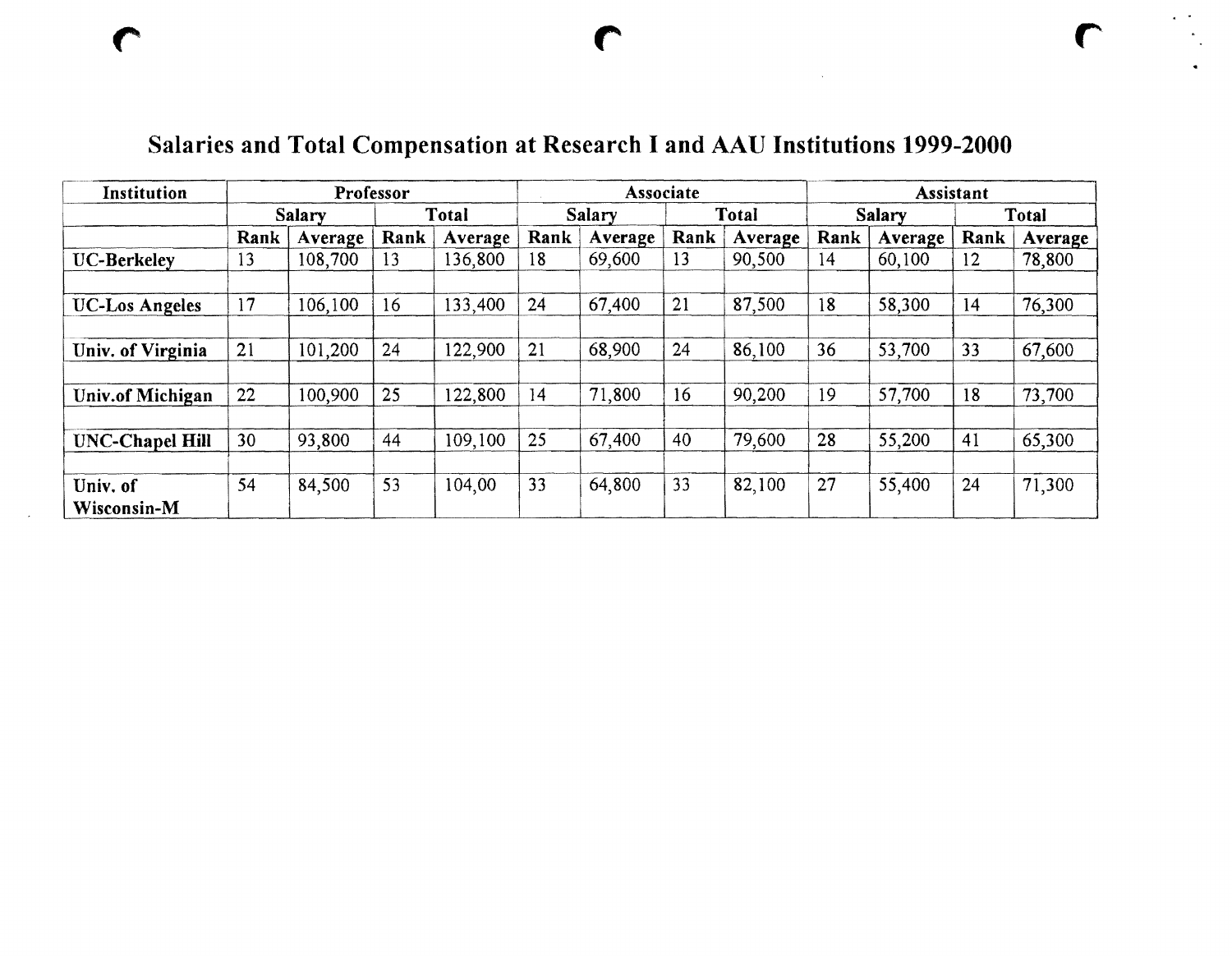

..